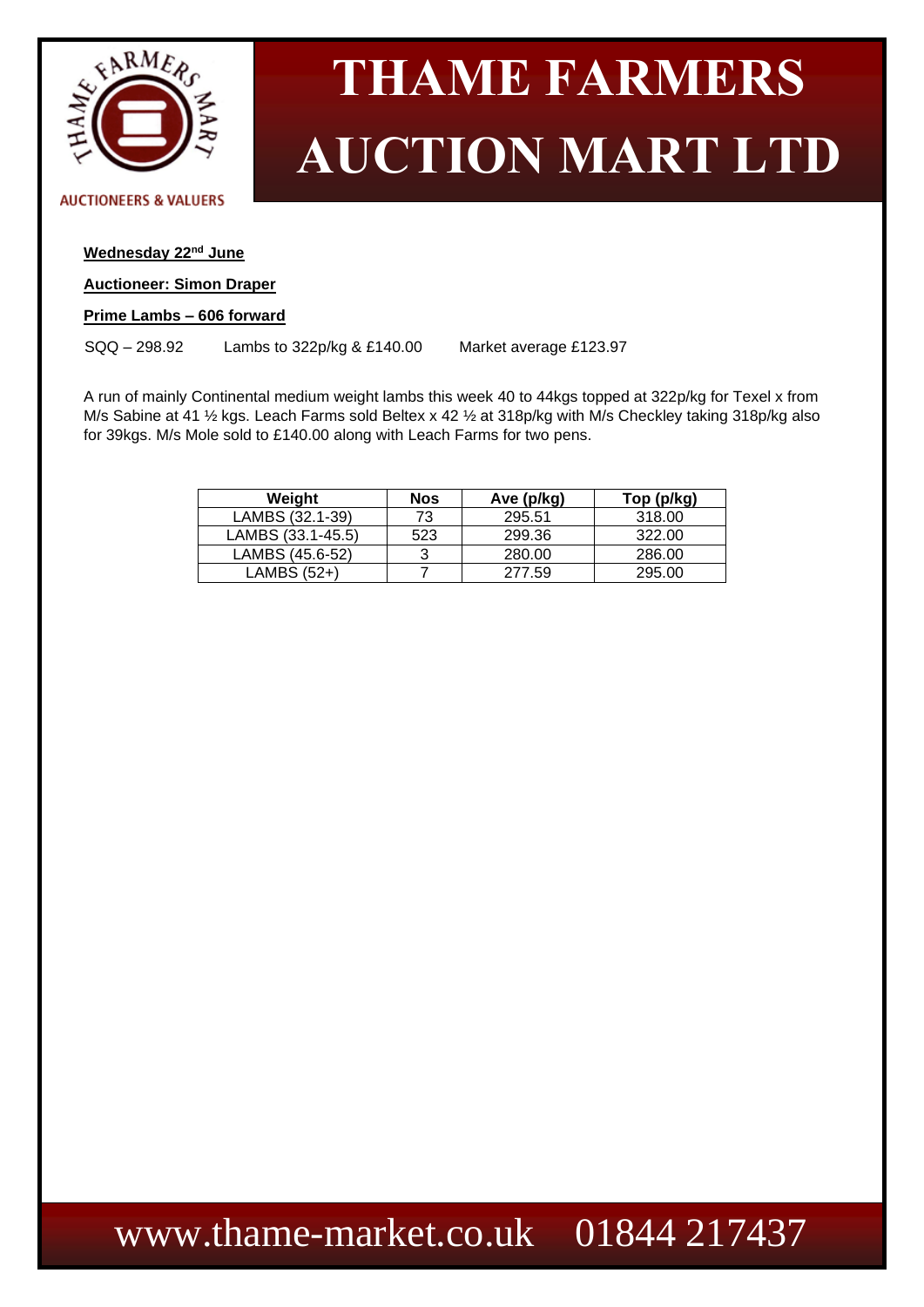

#### **AUCTIONEERS & VALUERS**

### **Wednesday 15th June**

#### **Auctioneer: Daniel Slade**

#### **Prime Lambs – 494 forward**

SQQ – 298.4p/kg Lambs to 322p/kg & £142.00

A more difficult days trading with prices coming back quickly through the week. Despite this an acceptable sqq was achieved compared to other Wednesday centres. A good offering of lambs forward with tight skinned continental lambs achieving premiums trading in the 315-320p bracket with a top of 322p/kg for 39.5kgs from Messrs Sabine closely followed by Cradle Farms at 321p/kg.

D & B Cox topped the £/head at £142.00 with Messrs Gurney and Messrs Newell at £138.00 and Seabrook Partners at £135.00. A few runs of lighter lambs penned with vendors trying to catch the trade. Going forward meat and weight will be wanted.

#### **Prime Hoggs – 814 Forward**

Hoggs to 270p/kg & £146.00

They just keep coming! Weighted hoggets (over 50kg) a wanted commodity trading £135-140/head to a top of £146.00 for R & R Farms. Lighter Hoggs proved harder to sell with only best shaped and fleshed wanted. Selling to a top of 270p/kg for 48kg Charollais types. With the festival of EID approaching, we may have a few more weeks to clear last years crop.

#### **Cull Ewes – 33 Forward**

To a top of £117.00 from the Grace family with Derek Barlow to £112.00 for Beltex. Suffolk from R & R Farms to £112.00.

| Weight                | <b>Nos</b> | Ave (p/kg) | Top (p/kg) |  |
|-----------------------|------------|------------|------------|--|
| LAMBS (32.1-39)       | 159        | 294.67     | 321.00     |  |
| LAMBS (33.1-45.5)     | 335        | 300.01     | 322.00     |  |
| LAMBS (45.6-52)       | 11         | 263.88     | 300.00     |  |
| LAMBS (52+)           | 20         | 291.27     | 300.00     |  |
| HOGGS (32.1-39)       | 4          | 213.33     | 213.00     |  |
| HOGGS $(39.1 - 45.5)$ | 161        | 213.48     | 213.00     |  |
| HOGGS (45.6-52)       | 275        | 252.20     | 270.00     |  |
| <b>HOGGS (52+)</b>    | 338        | 236.87     | 258.00     |  |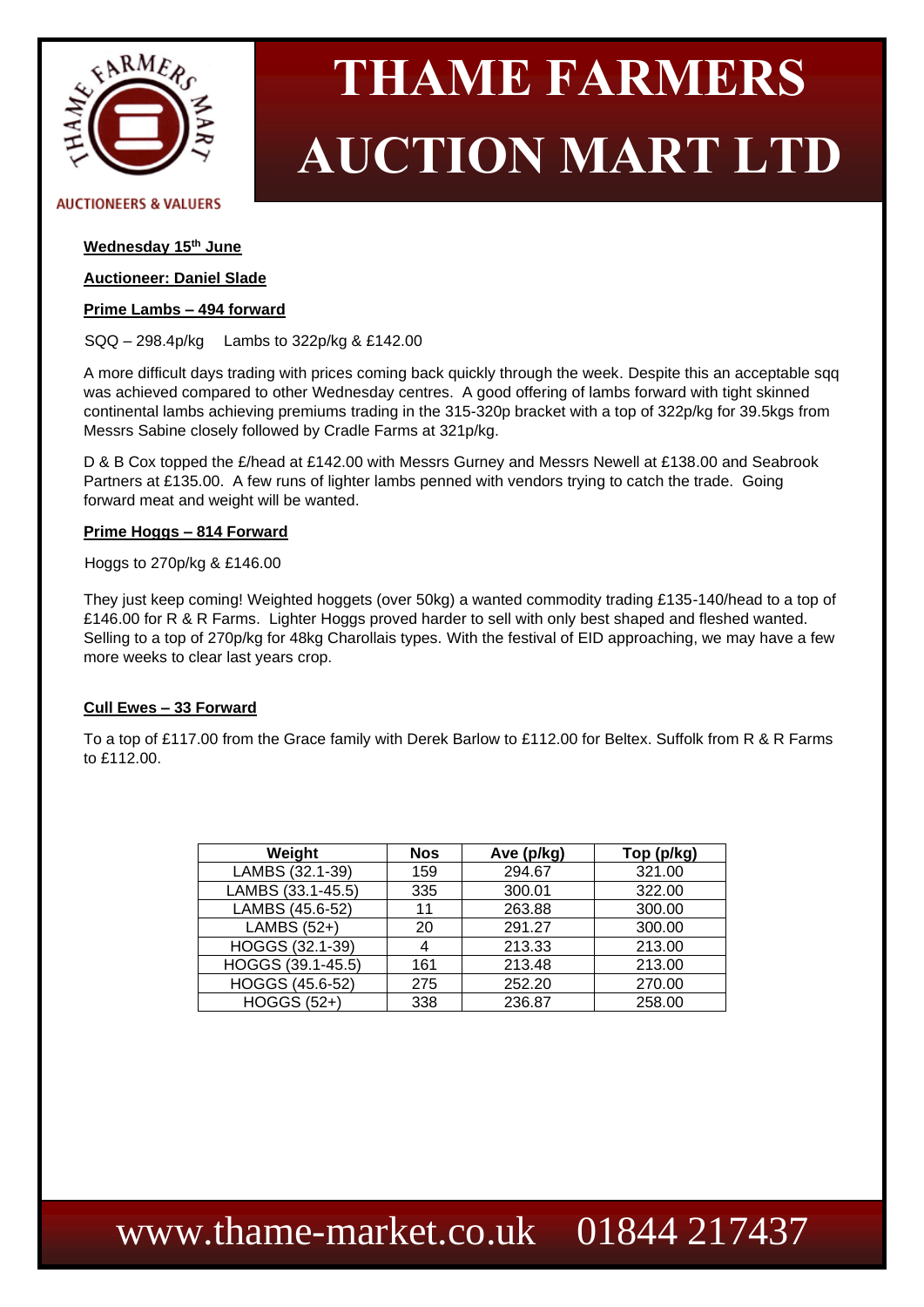

#### **AUCTIONEERS & VALUERS**

#### **Wednesday 8 th June**

#### **Auctioneer: Simon Draper**

#### **Prime Hoggs – 1183 Forward**

SQQ – 287.14p/kg Hoggs to 306p/kg & £174.50 Market Average £139.19

Strong demand for hoggs again this week with the heavy and overweights finding most favour regardless of teeth. 62 ½ kg Continental x hoggs topped at £174.50, Beltex x £173.00 and £162.00. 50kgs sold to £153.00 and £152.00 for Beltex x. A pen of 30 Beltex x 43 ½ kgs at £137.50 and 44kgs at £135.00.

#### **Prime Lambs – 350**

SQQ – 336.87p/kg Lambs to 365p/kg & £165.00 Market Average £139.33

More heavy lambs than others today finding a strong trade for all including the grass-fed sorts with a top of £165.00 per head for 48kgs. 44kg Texel x sold to £160.00 and 364p/kg while smart handy weights sold to 365p/kg at 37kgs.

#### **Cull Ewes**

A stronger trade than previously topping at £179.00 for Continental x with leaner Suffolks to £135.00.

| Weight             | <b>Nos</b> | Ave (p/kg) | Top (p/kg) |  |
|--------------------|------------|------------|------------|--|
| LAMBS (32.1-39)    | 59         | 347.41     | 365.00     |  |
| LAMBS (33.1-45.5)  | 273        | 334.79     | 364.00     |  |
| LAMBS (45.6-52)    | 18         | 338.15     | 344.00     |  |
| HOGGS (32.1-39)    | 9          | 212.24     | 243.00     |  |
| HOGGS (39.1-45.5)  | 218        | 289.78     | 316.00     |  |
| HOGGS (45.6-52)    | 634        | 279.11     | 306.00     |  |
| <b>HOGGS (52+)</b> | 322        | 263.77     | 296.00     |  |